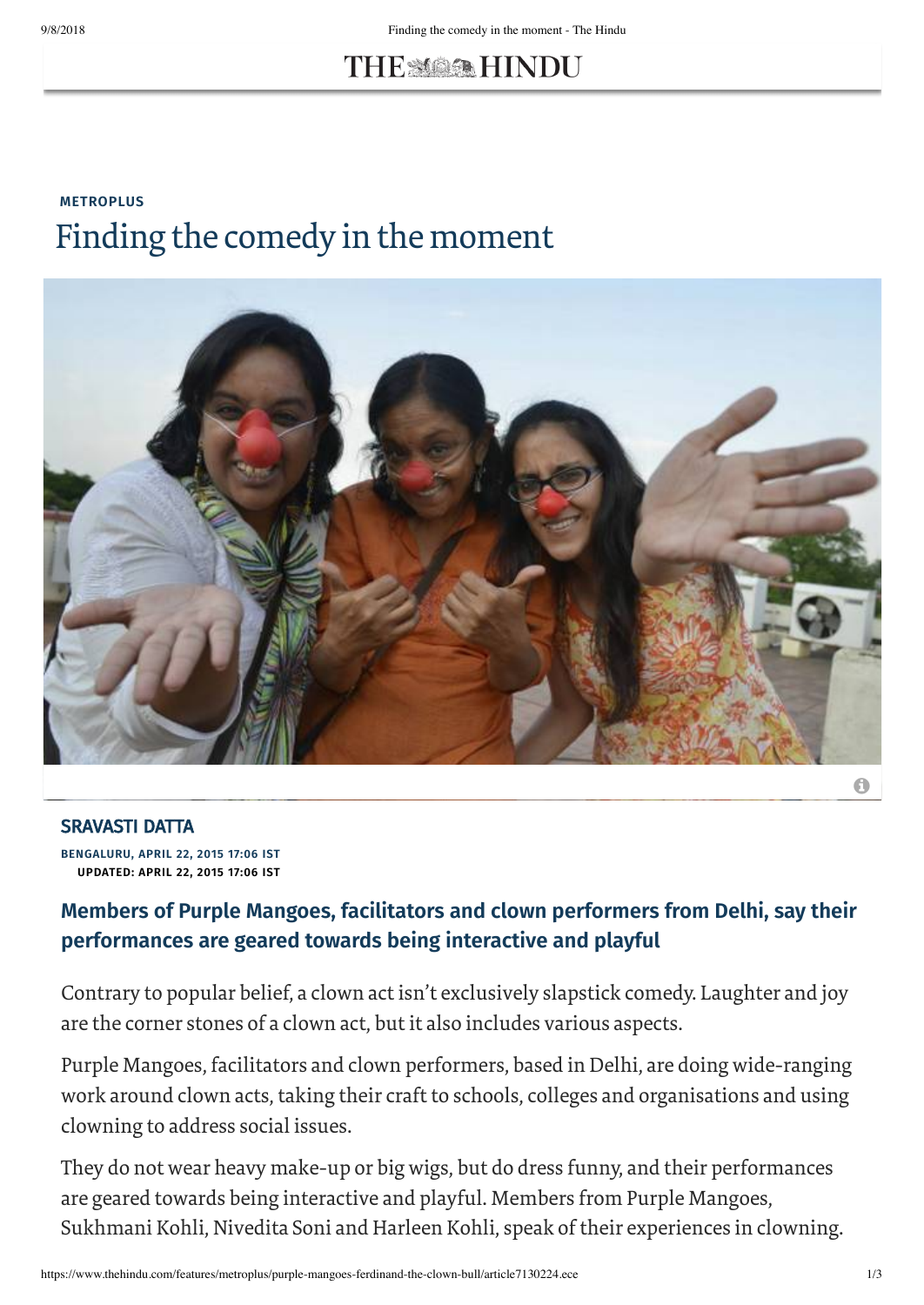#### THE STARTED MANGO freelancing individually earlier as [facilitators.](https://www.thehindu.com/) We wanted to work as a team, and that's how

Purple Mangoes came to be."

"We do red-nose clowning," says Nivedita."The idea is to bring people out from their masks." Harleen agrees adding: "When you put on the red nose, people want to touch that light moment."

Purple Mangoes is in Bengaluru to perform Ferdinand the Clown Bull, an adaptation of a children's story Ferdinand the Bull by American author Munro Leaf. Ferdinand is a gentle, young clown bull who instead of playing rough with his fellow young bulls, likes to sit and smell flowers all day. But when he grows up, he finds himself in a bull fight with a very sad and de-motivated matador.

"We have done many performances of Ferdinand, and it has been different each time," says Sukhmani, adding,"Every time a clown does new a role, the character also changes. It is all about interacting with each other's clowns. Our performances shift every time a new clown comes in. We pick a story, like Ferdinand, and do a clown act around it. We have done many performances of Ferdinand…and it has been different each time. We also focus on our individual clowns and how we can interact with the other clowns and the audience."

Nivedita, who has been exploring her clown for 10 years, teaches and performs with Purple Mangoes."Being a clown is about being able to love and connect. When I train people, I tell the participants their purpose is not to make people laugh. When I did my first clown workshop, I thought I could be slapstick, but then I took time to find the comedy in the moment, in me. For example, if I feel afraid of being on stage, I would like to see how I can share that experience with the audience."

Sukhmani, has been engaging with community **[theatre](https://www.thehindu.com/tag/598-428/theatre/?utm=bodytag)** for 13 years, and has been clowning and sharing her clown experience since 2005. She contends that clowning means being true to who you are at that moment.

"When I am discovering my clown, I have to take off my masks and identities that I put on to protect myself. To become a clown, you have to unprotect yourself and be vulnerable," says Sukhmani, who learnt clowning and discovered her clown with a Portuguese clown, Ana Maduriera, and in 2011, designed and directed Romeo, Juliet and Seven Clowns, which has played in various theatre festivals across the country.

Harleen has been practising Community Theatre for many years, and also practices humanitarian clowning. She recently travelled with a group of 20-odd Humanitarian clowns from different countries. They visited hospitals, homes forthe aged, leprosy centres, among other places, to share love and spread cheer.

"We went to very sad places, including cancer wards and places where abused women and elderly people were picked up from the streets and given shelter. It took a lot of guts to